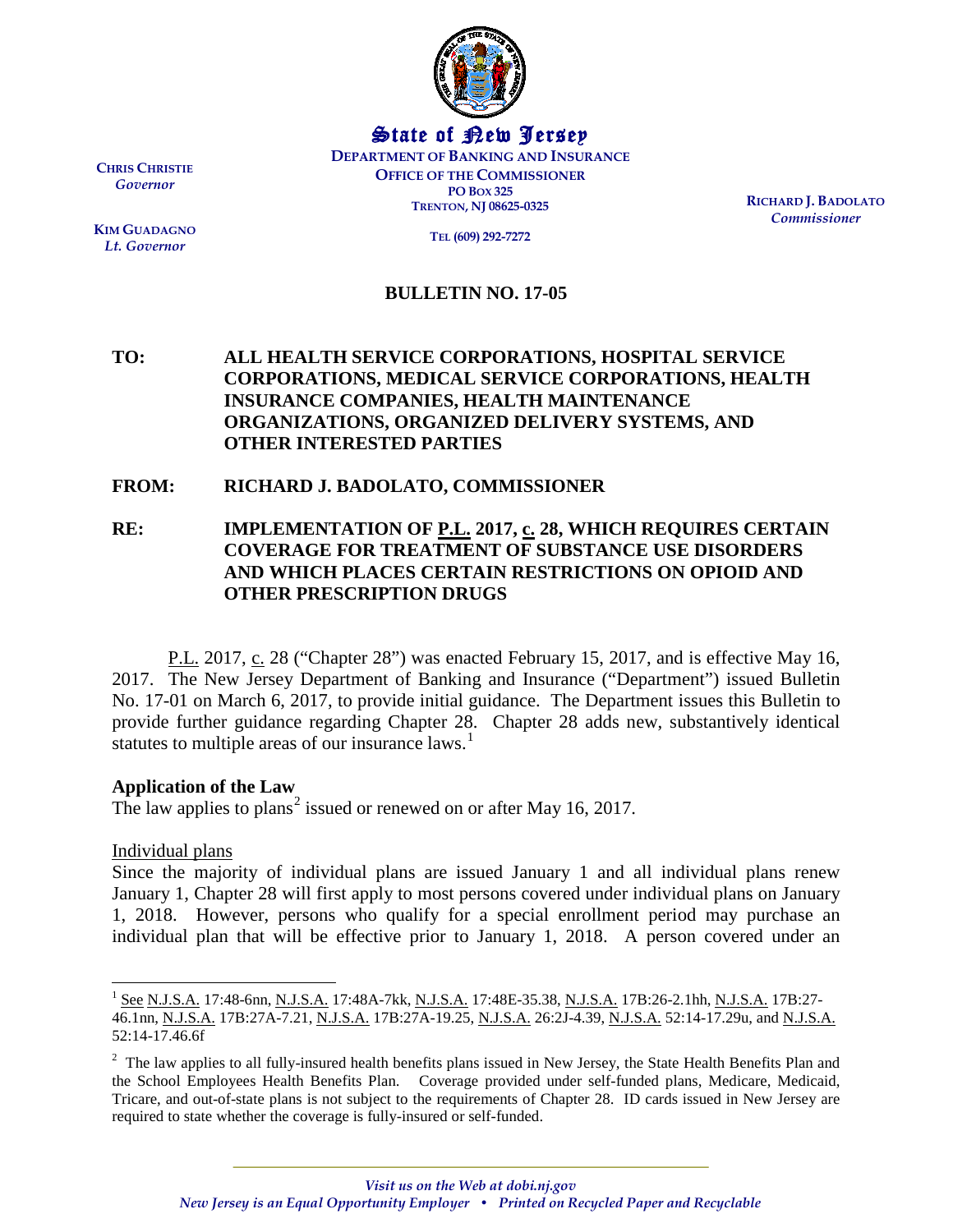individual policy effective May 16, 2017, or later will be entitled to the protections of Chapter 28 as of the policy effective date.

# Group plans

Group plans are issued year-round. All coverage under a group plan issued or renewed on or after May 16, 2017, will be subject to the requirements of Chapter 28 as of the effective date or renewal date of the group plan. The requirements of Chapter 28 are not triggered by the addition of new employees or dependents to a group plan prior to renewal.

# Check whether the law applies

Covered persons who are unsure whether the law applies to them as well as providers treating such persons may call the member services number on the covered person's ID card to confirm whether Chapter 28 applies to the covered person's coverage. If a carrier mistakenly advises a covered person or provider that the law applies to a covered person's coverage, then the carrier will be required to honor the information provided to the covered person or provider during the call. The Department encourages carriers to provide covered persons and providers with a call reference number to facilitate validation of the contents of the discussion in the event of a dispute. Where carriers are unable to demonstrate that they provided correct information to a caller in the event of a dispute about that call, the Department will require the carrier to provide coverage pursuant to the terms of Chapter 28.

Note that the first step in any validation of coverage must be to confirm whether the person is covered under a fully-insured plan issued in New Jersey, the State Health Benefits Plan or the School Employees Health Benefits Plan.

# **Substance Use Disorder**

The law requires carriers to administer benefits for the treatment of substance use disorder in a specific way and relies on the definition of substance use disorder of the American Psychiatric Association in the Diagnostic and Statistical Manual of Mental Disorders, Fifth Edition and subsequent editions. As stated in the law, substance use disorder includes substance use withdrawal.

The DSM-5 states that the diagnosis of substance use disorder can be applied to the following classes:

- Alcohol
- Cannabis
- Hallucinogens
	- o Phencyclidine
		- o Other hallucinogens
- Inhalants
- Opioids
- Sedatives, hypnotics, or anxiolytics
- Stimulants
- Tobacco
- Other (or unknown)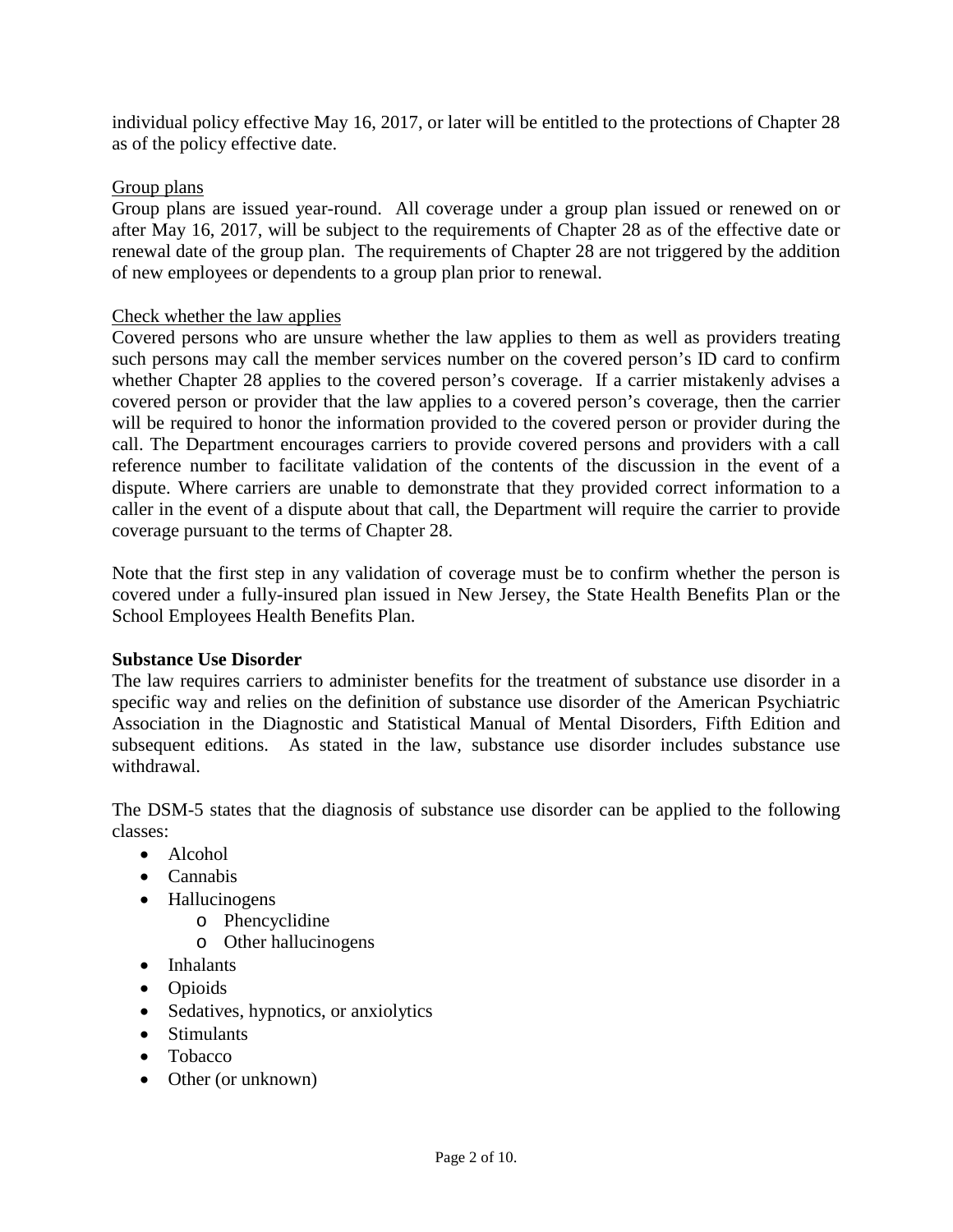Section 24 of Chapter 28 repeals the various state laws mandating coverage of alcoholism. Since substance use disorder includes the alcohol class, the benefits of Chapter 28 replace the prior benefits required for the treatment of alcoholism.

# **Network Benefits**

As stated in paragraph a of Chapter 28, sections 1-10, carriers are required to provide unlimited inpatient and outpatient benefits for the treatment of substance use disorder at network facilities. Since outpatient benefits are not always provided by facilities, the Department reads network facilities to mean network providers, thus encompassing both facilities and physicians and other practitioners that render inpatient and outpatient care.

Except in the case of an in-plan exception, a person covered under a PPO or POS plan who voluntarily uses an out-of-network provider will not be entitled to the protections of Chapter 28 with respect to those out-of-network services.

# **180 Days per Plan Year and 28 Days during a Plan Year**

As stated in paragraph b of Chapter 28, sections 1-10, carriers are required to provide benefits for the first 180 days per plan year of inpatient and outpatient treatment of substance use disorder without prior authorization or other prospective utilization management requirements when determined medically necessary by the covered person's physician, psychologist or psychiatrist. Thus, a new 180-day period commences at the beginning of each new plan year.

As stated in paragraph e of Chapter 28, sections 1-10, carriers are required to provide benefits for the first 28 days of an inpatient stay during each plan year without retrospective or concurrent review, where medical necessity has been determined by the covered person's physician, psychologist or psychiatrist. A new 28-day period commences at the beginning of each new plan year.

Recognizing that inpatient stays and outpatient services may cross plan years, and the potential for a covered person to be in the midst of care when the law first applies to the person, the Department offers the following examples.

Example 1: A person is covered under an individual plan. The person receives authorization for an inpatient stay that commences December 28, 2017. The individual plan renews and the new plan year begins January 1, 2018. Chapter 28 first applies to the plan as of January 1, 2018. The person is still confined as of January 1, 2018. The person is entitled to 28 days of inpatient care beginning January 1, 2018. During those 28 days, the carrier may not perform prior authorization, concurrent review or retrospective review. Days prior to the start of the plan year on January 1, 2018, do not reduce the 28 days available during the plan year that begins January 1, 2018.

Example 2: A person is covered under a group plan with a group plan effective date of June 1, 2017. Thus, the plan year runs from June 1, 2017, through May 31, 2018. The person begins outpatient services four times per week on February 1, 2018. As provided under Chapter 28, the person is entitled to 180 days per plan year of outpatient treatment as determined medically necessary by the physician, psychologist or psychiatrist and without prior authorization, concurrent review or retrospective review. The person is still receiving outpatient services on June 1, 2018, when the new plan year begins. A new 180-day period with medical necessity as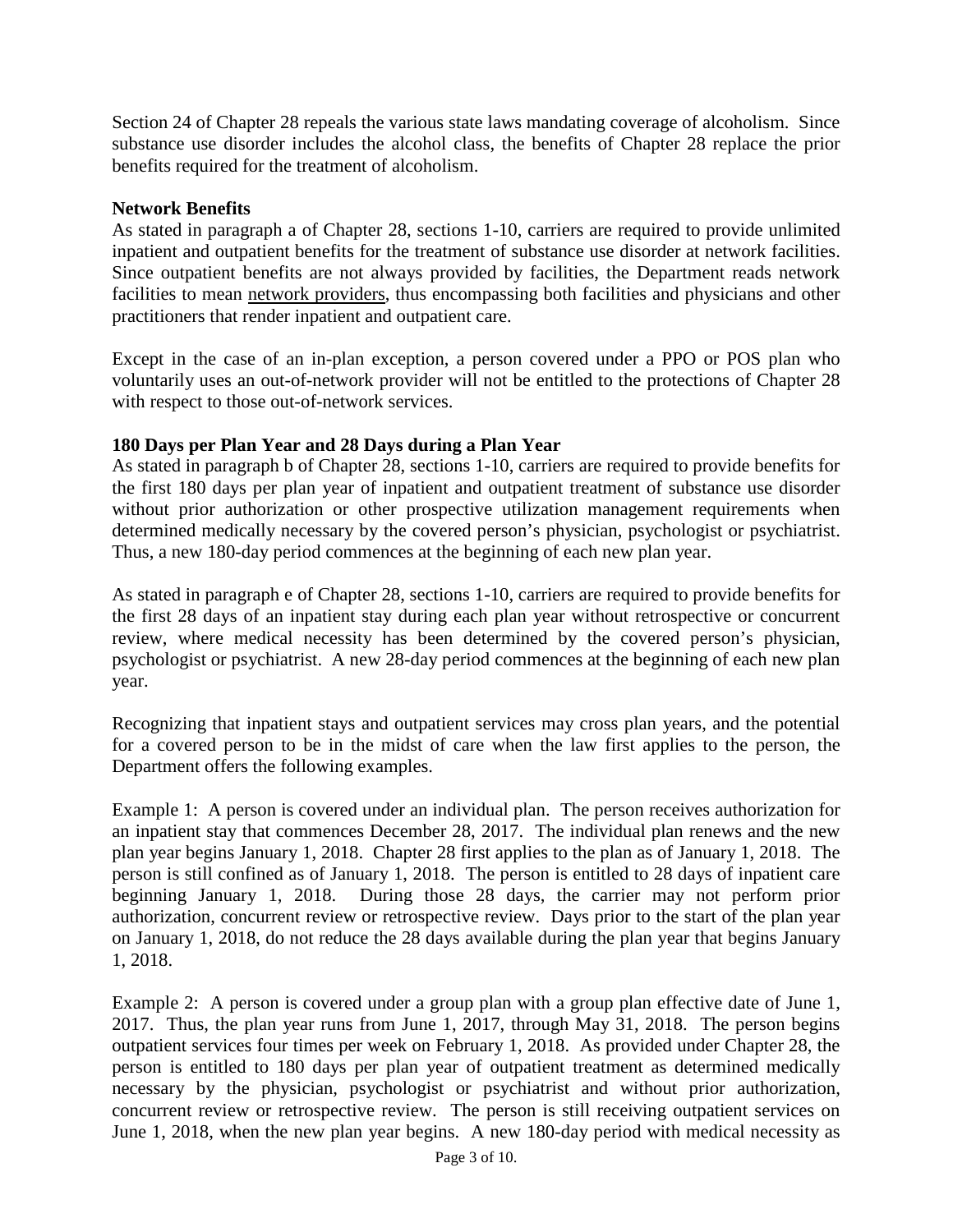determined by the physician, psychologist or psychiatrist and without retrospective review begins June 1, 2018.

### **Medical Necessity**

During the first 180 days of inpatient or outpatient network services for the treatment of substance use disorder per plan year, the determination of medical necessity is made by the covered person's physician, psychologist or psychiatrist. Carriers are not permitted to engage in any prior authorization or utilization management even if a provider might request it.

Providers that might be concerned that services will be denied upon the concurrent review which may occur as of day 29 with respect to inpatient services, or upon a retrospective review with respect to intensive outpatient and partial hospitalization services, may want to contact the carrier or review the clinical policy guidelines to be adopted by the Commissioner of Human Services. Carriers are permitted to respond to provider requests for clarification with respect to the types of services covered.

## **Inpatient Care - Concurrent Review**

As stated in paragraph e(2) of Chapter 28, sections 1-10, carriers are permitted to begin concurrent review as of day 29 of an inpatient stay. With respect to services during days  $1 - 28$ , carriers shall not request any information from the facility or the covered person's treating providers for any purpose, except that, upon notice by the provider of plans for continuing care beyond day 28, carriers may initiate discussions with the provider to facilitate *concurrent review of days 29 and beyond*.

If the concurrent review after day 28 results in a determination that continued stay is not medically necessary, the carrier must provide the required notice within 24 hours of the determination with appeal rights and the covered person's stay in the facility is covered until the day after all appeals are exhausted even where the carrier's determination is upheld.

If the facility or the physician initiates a discussion with the carrier during the first 28 days of inpatient care because they believe the covered person might be ready for discharge, the carrier may participate in that provider-initiated discussion.

Note that inpatient care is not limited to hospitals and may be in any facility that carries out its stated purpose under all relevant state and local laws, and is:

- accredited for its stated purpose by the Joint Commission; or
- approved for its stated purpose by Medicare.

Carriers may also elect to recognize facilities:

- accredited by the Commission on Accreditation of Rehabilitation Facilities (CARF); or
- credentialed by the carrier.

#### *Summary for inpatient care by in-network providers, or providers used pursuant to an in-plan exception:*

- Days  $1 28$ : No prospective, concurrent or retrospective review are permitted
- Days 29 180: Concurrent review permitted; no prospective or retrospective reviews are permitted
- Days 181 365: Prospective, concurrent and retrospective reviews are permitted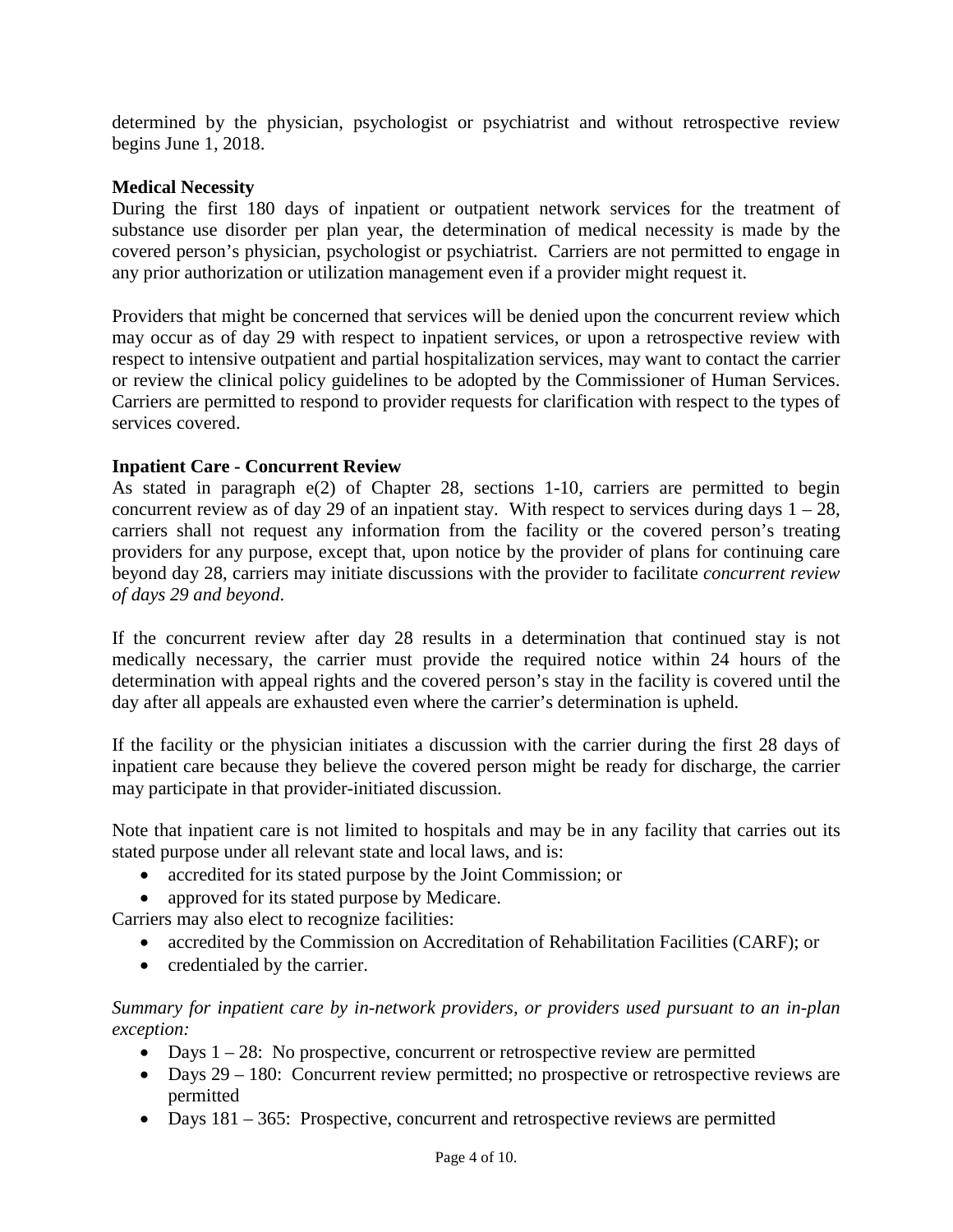## **Inpatient Care – In-Plan Exception**

As stated in paragraph b of Chapter 28, sections 1-10, if no network facility is immediately available, carriers are required to make an in-plan exception such that the covered person could be admitted within 24 hours.

In order for carriers to determine whether a network facility is available and suitable to treat the covered person, carriers may require the admitting physician, psychologist or psychiatrist to supply the covered person's diagnosis and the recommended treatment plan specifying the services the covered person requires. The carrier must not request any additional documentation such as medical records. The Department notes that it is incumbent upon the physician, psychologist or psychiatrist and covered person to select a network facility to receive the benefits of Chapter 28. If a network facility is not available the physician, psychologist or psychiatrist and/or covered person should immediately request an in-plan exception. If the carrier disagrees and determines that a network facility is available and suitable to treat the covered person, then the in-plan exception may be denied and internal and external appeal rights afforded.

If a covered person elects to use an out-of-network facility even though network facilities are available, then the admission will not be subject to the requirements of Chapter 28.

While the in-plan exception is expressly required under Chapter 28, an in-plan exception is not unique to benefits for the treatment of substance use disorder. The shopping guide posted at [http://www.state.nj.us/dobi/division\\_insurance/ihcseh/whichindividualplanbest/whichplan.html](http://www.state.nj.us/dobi/division_insurance/ihcseh/whichindividualplanbest/whichplan.html) provides an explanation of the in-plan exception process which is applicable to individual and group plans alike.

#### **Emergency Admission to an Out-of-Network Hospital**

In case of an emergency admission to an out-of-network hospital, the covered person must comply with the emergency admission requirements stated in his or her plan. A common requirement is that the covered person must notify the carrier of the admission within 48 hours, or as soon as reasonably possible. Since the hospital is not a network provider, the provisions of Chapter 28 do not apply to the emergency admission to an out-of-network hospital. The carrier may review whether the admission qualifies as an emergency admission and the medical necessity of the admission and continued stay. If the carrier determines that inpatient care is medically necessary but that the covered person could safely be transferred to a network facility, the carrier may require that continued inpatient care be provided in a network facility.

Note that while New Jersey law, (N.J.A.C. 11:4-37.3, 11:24-5.3 and 9.1(d), and 11:24A-2.5 and 2.6), requires carriers to limit the cost sharing liability of covered persons to the network level cost sharing in the event of an emergency admission, the facility is an out-of-network facility and is treated as such for the purposes of Chapter 28.

#### **Notice of Admission**

As stated in paragraph b of Chapter 28, sections 1-10, the network facility is required to notify the carrier of the admission and the initial treatment plan within 48 hours.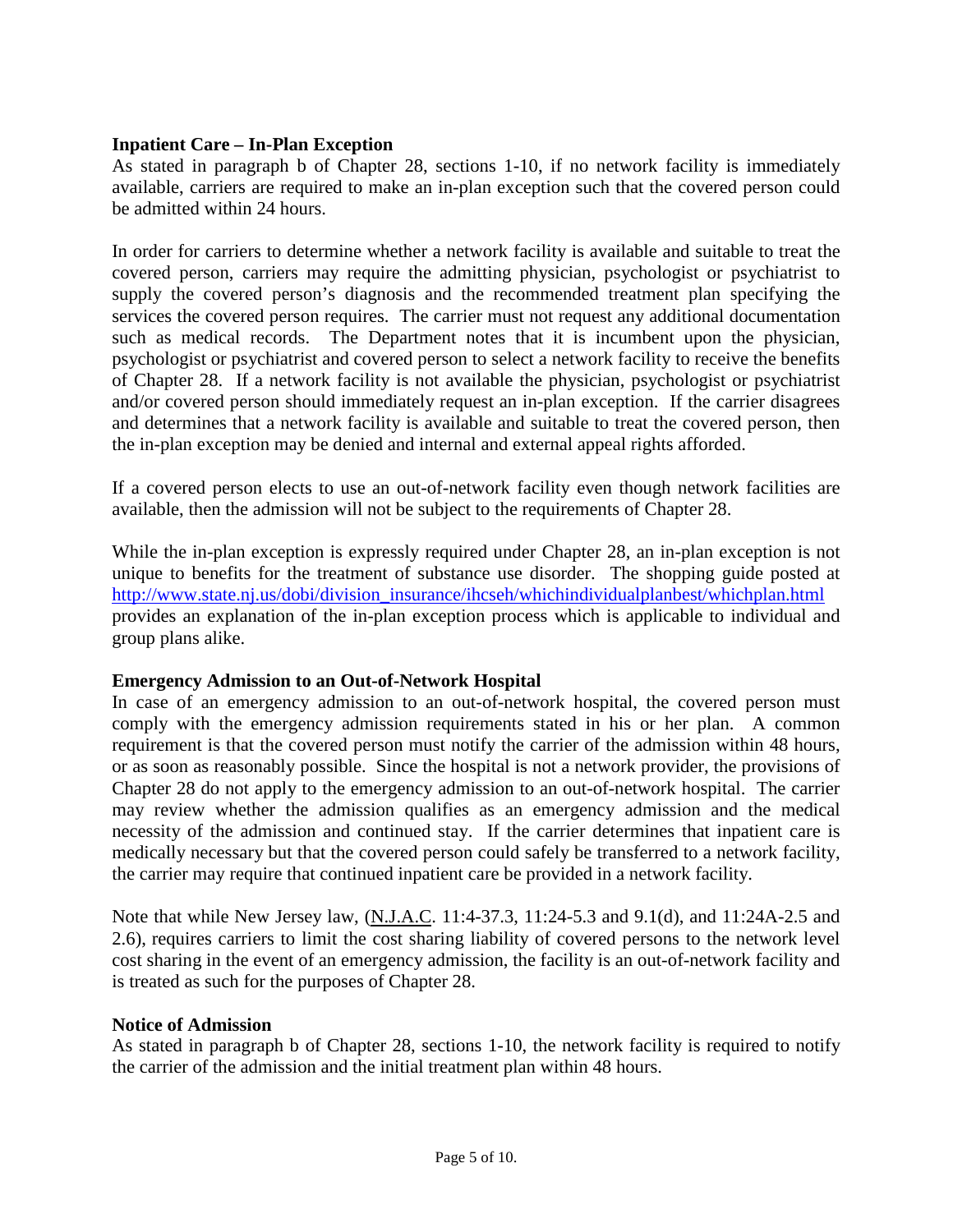Carriers that find a facility failed to provide the required notice may refer the facility to the Attorney General's Office for review and handling of the violation of the requirements of Chapter 28.

Note that a carrier may not deny the facility claim for failure to provide the required notice. As required by Chapter 28, a carrier may not engage in concurrent review prior to day 29 even if the facility failed to provide the required notice of admission.

## **Intensive Outpatient or Partial Hospitalization – Retrospective Review**

As stated in paragraph f(2) of Chapter 28, sections 1-10, carriers are permitted to begin retrospective review as of day 29 for intensive outpatient or partial hospitalization services.

Since a provider claim may be the first notice the carrier receives that a covered person has received intensive outpatient or partial hospitalization services, the Department recognizes the importance of timely claim submission. The Department expects that network providers will bill within the timeframes set forth in provider contracts. Providers may choose to submit bills promptly to receive early feedback with retrospective review. Note that N.J.S.A. 45:1-10.1 and 26:2H-12.12 require that facilities and health care professionals file claims within 60 or 180 days (in case of an assignment) of the last date of service for a course of treatment.

Since services provided by out-of-network providers are not subject to the provisions of Chapter 28 carriers may employ existing processes to review such out-of-network provider services. Services rendered by out-of-network providers with an in-plan exception should submit bills within the timeframes that may be established in any single case agreements.

*Summary for intensive outpatient or partial hospitalization by in-network providers, or providers used pursuant to an in-plan exception:*

- Days  $1 28$ : No prospective, concurrent or retrospective review are permitted
- Days 29 180: Retrospective review permitted; no prospective or concurrent reviews are permitted
- Days 181 365: Prospective, concurrent and retrospective reviews are permitted

# **Combination of Types of Care**

Under Chapter 28, covered persons are entitled to 28 days of inpatient care during a plan year and a *separate* 28 days of intensive outpatient and partial hospitalization care per plan year. During those separate 28-day periods carrier must rely on the medical necessity determinations of the physician, psychologist or psychiatrist and may not engage in prior authorization, concurrent review or retrospective review.

For example, if a covered person is confined as an inpatient for 28 days and then commences treatment on an intensive outpatient or on a partial hospitalization basis, a separate 28 day period for those subsequent services would commence. Note that if the covered person later requires further inpatient care *during the same plan year*, the initial 28-days for inpatient care would have been exhausted and the carrier may review that subsequent admission using concurrent review. Similarly, if the covered person again requires intensive outpatient or partial hospitalization services, the initial 28 days would have been exhausted and the carrier may use retrospective review for the subsequent services. Note that once the covered person has exhausted the 180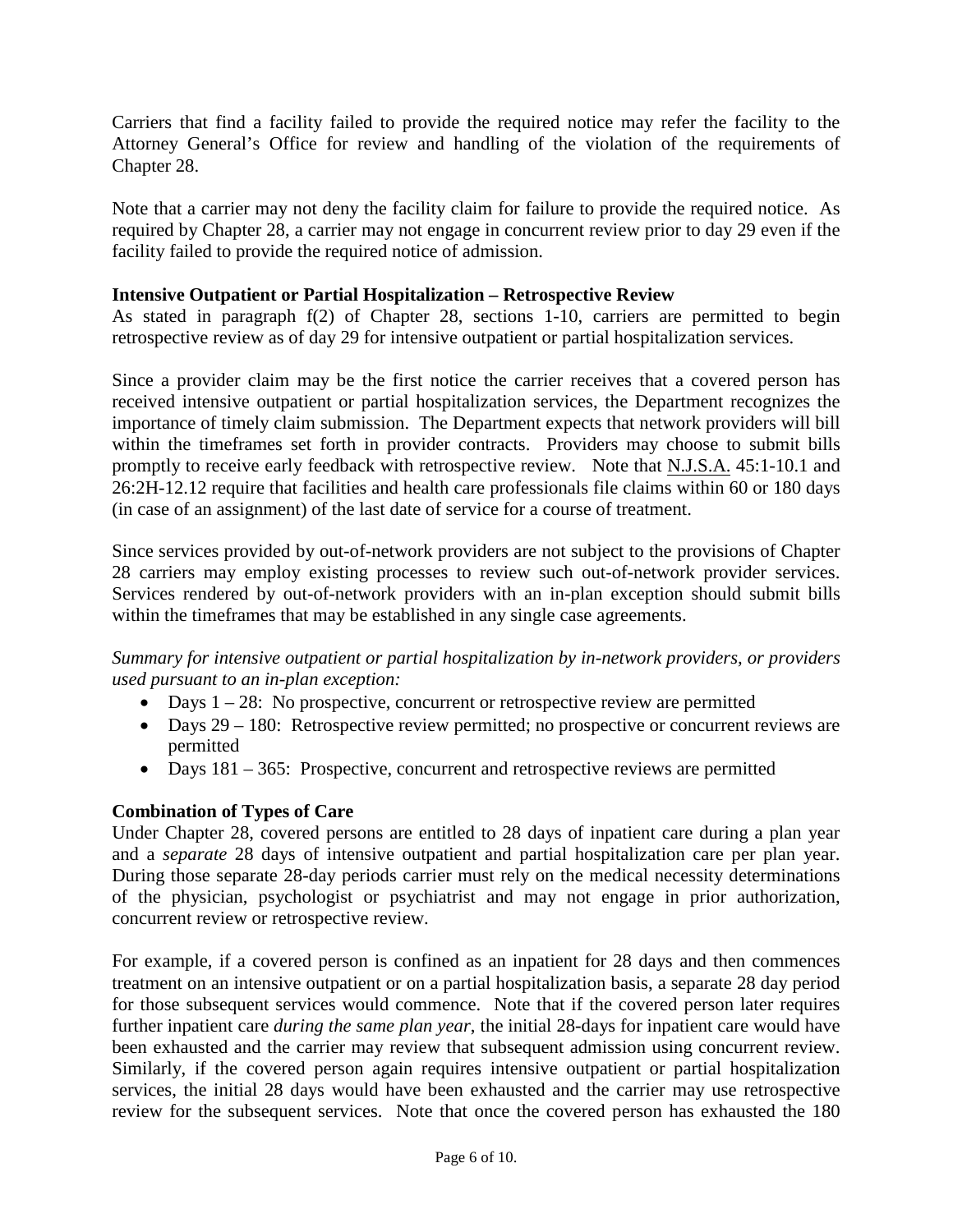days of treatment per plan year with any combination of inpatient and outpatient services, any further services during the plan year may be subject to the carrier's full review processes.

## **Combination of Network and Out-of-Network Care**

Under Chapter 28, a covered person is entitled to 180 days per plan year of inpatient and outpatient treatment of substance use disorder by network providers. Any days of treatment a covered person may receive from out-of-network providers without an in-plan exception shall not reduce the 180 days available to the covered person from network providers. However, as noted above, the carrier may subject such out-of-network treatment to the carrier's full review processes. Note that any services a covered person receives from an out-of-network provider through an in-plan exception are counted as if rendered by a network provider.

## **Outpatient Care**

As stated in paragraph d of Chapter 28, sections 1-10, outpatient visits during the first 180 days of treatment may not be subject to concurrent or retrospective review or any other utilization management review.

*Summary for outpatient care by in-network providers, or providers used pursuant to an in-plan exception:*

- Days  $1 180$ : No prospective, concurrent or retrospective review are permitted
- Days 181 365: Prospective, concurrent and retrospective reviews are permitted

## **Multiple Diagnoses**

As stated in paragraph l of Chapter 28, sections 1-10 "[t]he benefits required by this section are to be provided to all covered persons with a diagnosis of substance use disorder. The presence of additional related or unrelated diagnoses shall not be a basis to reduce or deny the benefits required by this section."

This provision addresses the care of multiple conditions, where one of the conditions being treated is substance use disorder. Chapter 28 does not apply to the care provided for other conditions or medical diagnoses, even if the patient is being separately treated for substance use disorder. Thus, if the treatment is entirely unrelated to the treatment of substance use disorder, carriers may apply normal utilization management. However, if any part of the treatment to be provided is to treat substance use disorder, then Chapter 28 applies to the treatment of the substance use disorder.

Example 1: If a covered person has a heart attack and is admitted through the emergency room to a network acute care facility to treat the heart attack, the carrier can apply the regular utilization management strategies with respect to the treatment of the heart attack even if the carrier learns that the covered person also has a diagnosis of substance use disorder. The admission is to treat a heart attack, not to treat the substance use disorder.

Example 2: A covered person falls and hits his or her head and suffers a brain blead. The family member who brings the person to the emergency room of a network hospital explains that the person suffers from alcohol dependence and fell while under the influence of alcohol. The covered person is admitted to treat both the brain bleed and the substance use disorder. Since substance use disorder is one of the conditions being treated, the provisions of Chapter 28 apply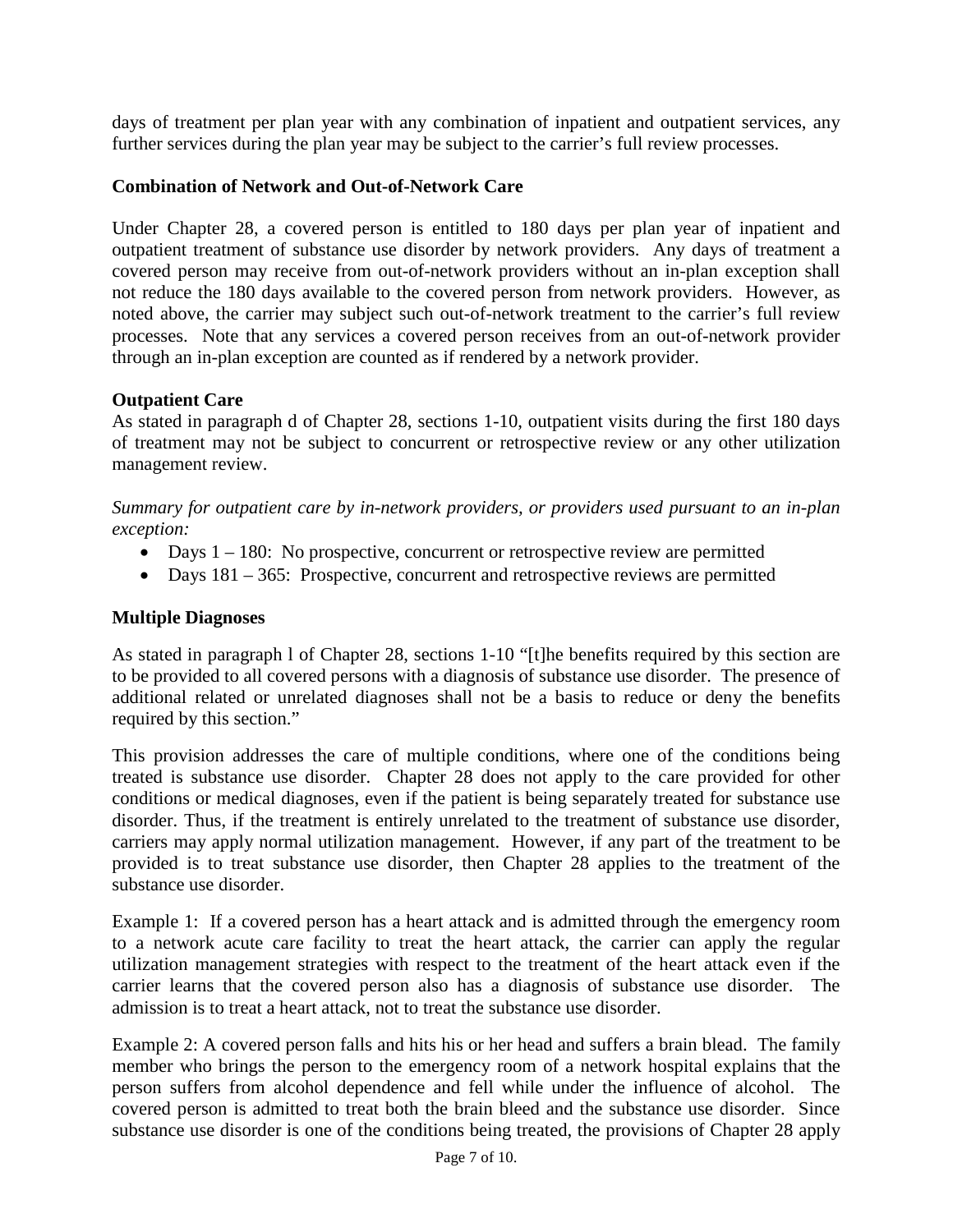to the treatment for alcohol use. Chapter 28 does not apply to the treatment of the brain bleed and therefore carriers may apply regular utilization management strategies to that treatment.

# **Coverage of Prescription Drugs under Chapter 28**

As stated in paragraph i of Chapter 28, sections 1 - 10, benefits for outpatient prescription drugs for the first 180 days may not be subject to any prior authorization or prospective utilization management. As stated in paragraph b of Chapter 28, sections 1-10, benefits for the first 180 days of treatment shall be provided when determined necessary by the covered person's physician, psychologist or psychiatrist.

*Summary for prescription drugs:*

- Days  $1 180$ : No prospective, concurrent or retrospective review are permitted
- Days 181 365: Prospective, concurrent and retrospective reviews are permitted

Except as stated in paragraph i of Chapter 28, section 11 (new N.J.S.A. 24:21-15.2), the cost sharing for covered prescription drugs is the applicable cost sharing required by the covered person's plan. Covered persons must be guided by the prescription drug provisions of their plans when selecting a pharmacy.

As also stated in paragraph i of Chapter 28, section 11, the cost sharing applied to the initial maximum five-day supply of an opioid drug may be determined in two ways. The first method permits cost sharing proportional to the amount prescribed. The second method allows the cost sharing for the full 30-day supply to be charged but prohibits cost sharing if/when the balance of the same drug is prescribed.

Example 1: A physician writes a five-day prescription for opioid X. Assume the covered person's plan requires a \$50 copay for a 30-day supply. Since the covered person receives a five-day supply (which is 1/6 of the 30-day supply), the copay is reduced to 1/6 to \$8.33.

Example 2: A physician writes a five-day prescription for opioid  $X$ ; and the covered person pays the cost sharing for the full 30-day supply. Assume the copay is \$50 for the 30-day supply. The physician sees the covered person does well with opioid  $\overline{X}$  and now writes a prescription for a 25-day supply of opioid X to complete the 30-day supply. Since the covered person already paid for the 30-day supply when getting the five-day supply, there is no charge for the balance. If the physician never gives the balance of the prescription, then the covered person would have paid for a 30-day supply but gotten only a five-day supply.

The Department assumes any "balance" prescription is to enable the covered person to continue treatment with the particular opioid drug and it is reasonable to expect that the additional 25-day supply will be dispensed and picked-up soon after the initial five-day supply has been exhausted. The Department suggests allowing up to a seven-day timeframe for the covered person to pick up the 25-day balance. However, if the covered person can demonstrate it was not reasonably possible to pick up the balance within the seven-day period the carrier should consider the circumstances and make an allowance, as appropriate.

Example 3: A physician writes a five-day prescription for opioid  $X$ ; and the covered person pays the cost sharing for the full 30-day supply. Assume the copay is \$50 for the 30-day supply. The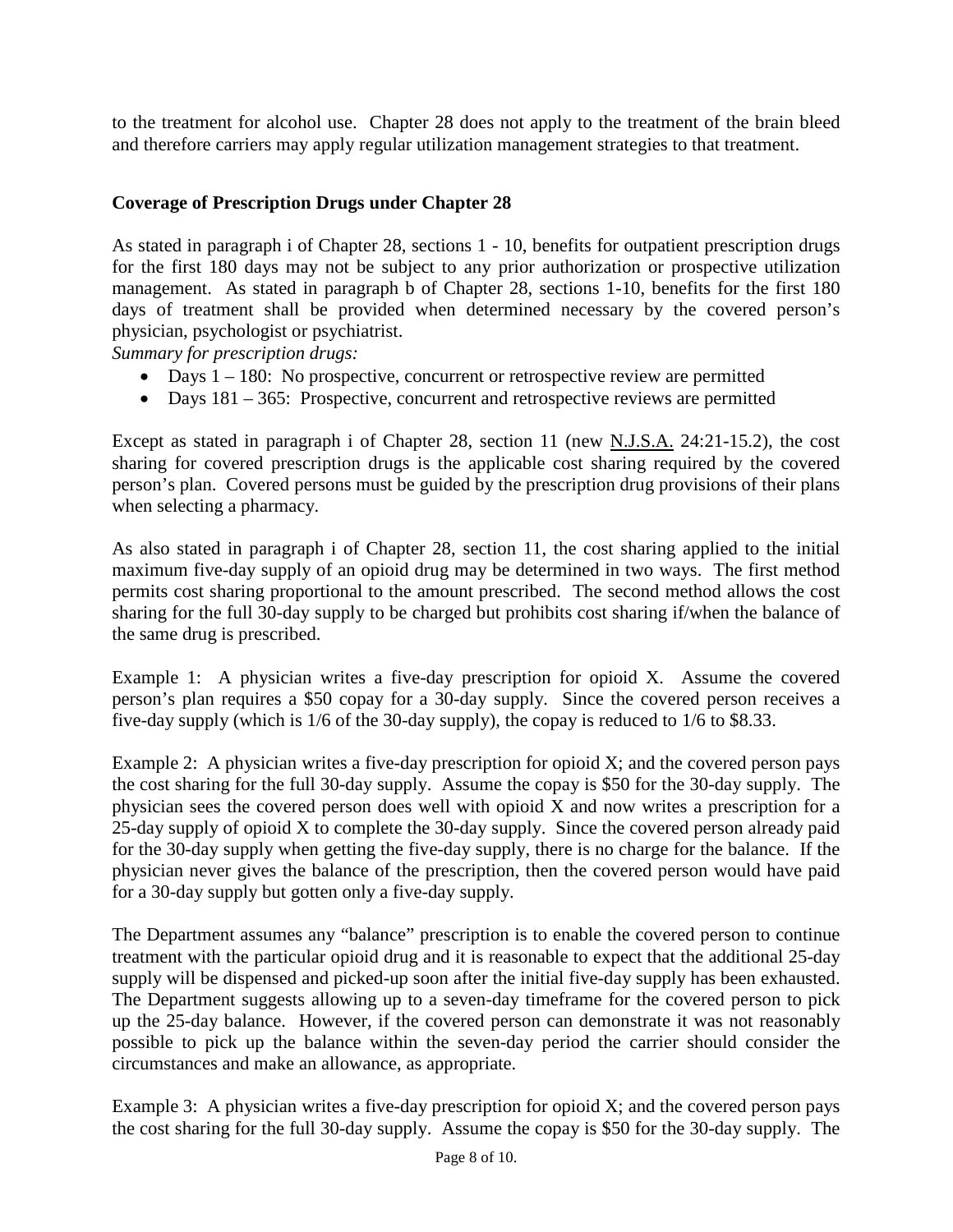physician sees the covered person does well with opioid X and now writes a prescription for a 30-day supply of opioid. Once dispensed, the covered person has received a total supply of the opioid under the two separate prescriptions that covers 35 days, but they have only paid the copay for a 30-day supply. Since the covered person already paid for a 30-day supply when getting the 5-day supply, there is no charge for 25 days of the newly written 30-day supply. However, there is a charge for the five-day supply. The covered person should pay proportional cost sharing for the additional five-day supply as in example 1, or \$8.33.